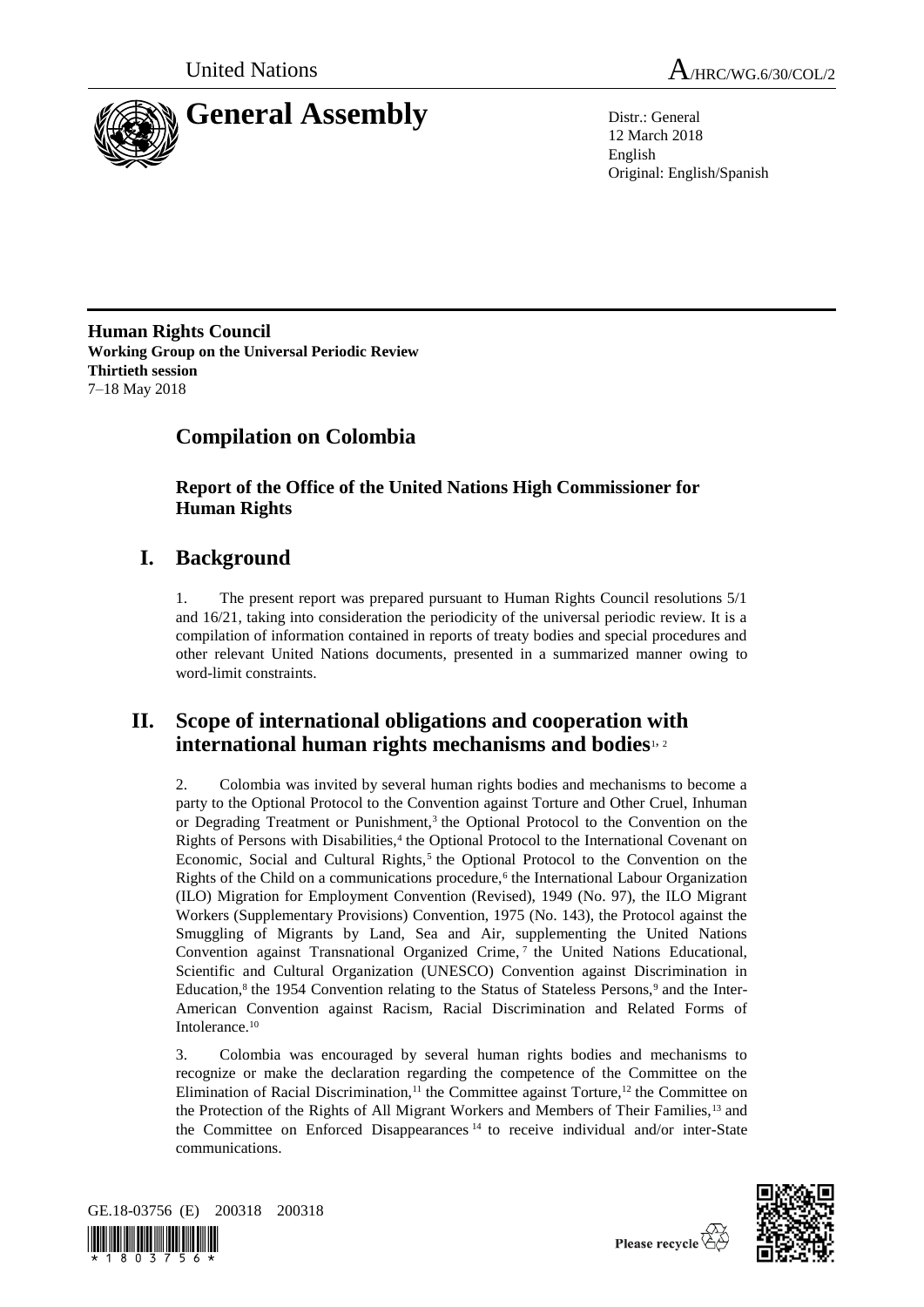4. The Committee on Migrant Workers recommended that Colombia take the necessary steps to withdraw its reservations to articles 15, 46 and 47 of the International Convention on the Protection of the Rights of All Migrant Workers and Members of Their Families.<sup>15</sup> The Committee on the Elimination of Discrimination against Women urged Colombia to remove its declaration under article 10 (1) of the Optional Protocol to the Convention on the Elimination of All Forms of Discrimination against Women and to accept the amendment to article  $20(1)$  of the Convention.<sup>16</sup>

5. Colombia had submitted a midterm report on the implementation of the recommendations made during the first cycle of the universal periodic review.<sup>17</sup>

6. The integrated mandate of the Office of the United Nations High Commissioner for Human Rights (OHCHR) in Colombia, which had been established through an agreement with the Government in 1996, had been renewed until 31 October 2019.<sup>18</sup>

7. The Deputy High Commissioner for Human Rights had visited Colombia in 2015,<sup>19</sup> the High Commissioner for Human Rights in 2016,<sup>20</sup> and the Assistant Secretary-General for Human Rights in 2017.<sup>21</sup>

8. Colombia had provided annual in-kind support to the OHCHR country office.<sup>22</sup>

## **III. National human rights framework**<sup>23</sup>

9. The High Commissioner for Human Rights congratulated the Government of Colombia, the Revolutionary Armed Forces of Colombia — Peoples' Army and Colombian society for their determination to advance the peace process after half a century of armed conflict.<sup>24</sup> He noted that the peace agreement generally complied with the international human rights obligations of Colombia. If implemented diligently, it could guide the State in overcoming structural human rights challenges.<sup>25</sup> The Office of the United Nations High Commissioner for Refugees (UNHCR), the United Nations country team and the United Nations Mission in Colombia also welcomed the signing of the Final Agreement for Ending the Conflict and Building a Stable and Lasting Peace in November 2016.<sup>26</sup> UNHCR also welcomed the initiation of peace negotiations between the Government and the National Liberation Army.<sup>27</sup>

10. While the country team welcomed the exchange of good practices with other countries on the system of follow-up to the recommendations made by the conventional and extra-conventional mechanisms of the United Nations system, it urged Colombia to involve civil society in monitoring the implementation of those recommendations.<sup>28</sup>

## **IV. Implementation of international human rights obligations, taking into account applicable international humanitarian law**

## **A. Cross-cutting issues**

#### **1. Equality and non-discrimination**<sup>29</sup>

11. The Committee on the Elimination of Racial Discrimination urged Colombia to introduce a definition of racial discrimination in its legislation, in accordance with article 1 (1) of the International Convention on the Elimination of All Forms of Racial Discrimination.<sup>30</sup>

12. The Human Rights Committee recommended that Colombia continue and step up its efforts to combat stereotypes regarding, and prejudice against, lesbian, gay, bisexual, transgender and intersex persons.<sup>31</sup>

13. The same Committee was concerned by reports that Afro-Colombian and indigenous persons continued to be discriminated against despite the steps taken by Colombia to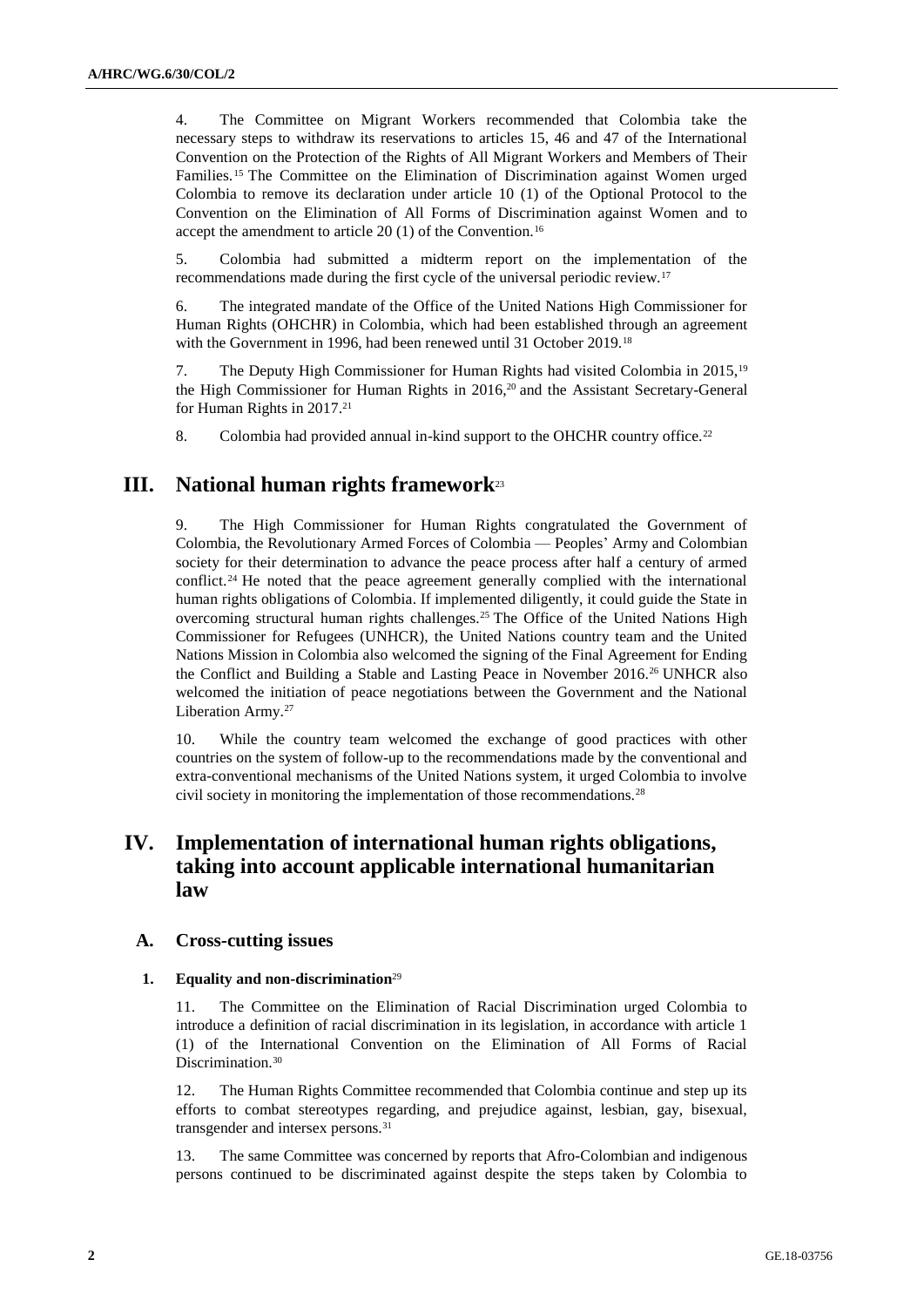combat discrimination.<sup>32</sup> The Committee on the Elimination of Racial Discrimination raised similar concerns.<sup>33</sup>

14. The Committee on the Rights of Persons with Disabilities was concerned about discrimination against persons with disabilities, especially women and girls.<sup>34</sup>

#### **2. Development, the environment, and business and human rights**<sup>35</sup>

15. The Human Rights Committee was concerned by reports regarding the issuance of permits for natural resource development projects on the territories of indigenous peoples, which had in some cases had an adverse impact on those peoples' way of life.<sup>36</sup>

16. The Committee on the Elimination of Racial Discrimination noted the negative impact of projects involving the exploitation of natural resources, including illegal mining, on the territories of indigenous and Afro-Colombian peoples, which had caused irreparable damage to the environment.<sup>37</sup>

17. The Committee on Economic, Social and Cultural Rights recommended that natural resource exploitation activities be subject to social and environmental impact assessments and that licensing agreements with private entities provide for measures to mitigate their impact on the enjoyment of economic, social and cultural rights, adequate compensation for affected communities and measures to ensure the preservation of forests.<sup>38</sup>

18. OHCHR welcomed business initiatives supporting peace, the integration of human rights into business practices and the implementation of due diligence guidelines.<sup>39</sup>

#### **3. Human rights and counter-terrorism**

19. OHCHR stated that a review was required of the situation regarding the arrest and detention of human rights defenders in rural areas in the presence of armed actors. The review should involve the Counter-Terrorism Department of the Office of the Attorney General and examine how military intelligence was used to generate criminal investigations.<sup>40</sup>

## **B. Civil and political rights**

## **1. Right to life, liberty and security of person**<sup>41</sup>

20. The Human Rights Committee was concerned by reports that violations of human rights, including the arbitrary deprivation of life, enforced disappearances and torture, continued to be committed.<sup>42</sup>

21. The Committee on Enforced Disappearances was concerned about reports that many of the so-called "false positive" cases that might be classed as extrajudicial killings were subject to military criminal jurisdiction, and that consequently there was no guarantee of an independent and impartial investigation.<sup>43</sup> The Committee against Torture raised similar concerns.<sup>44</sup>

22. The country team indicated that, although there had been fewer reports of alleged extrajudicial executions over the past four years, new cases continued to be documented, and that most investigations had focused on low-ranking commissioned and noncommissioned officers.<sup>45</sup> OHCHR called upon the State to ensure the provision of complete information to the Court about investigative advances against high-ranking officers in "false positive" cases.<sup>46</sup>

23. The Human Rights Committee was concerned by reports that members of the police Mobile Anti-Riot Squad and of the army had used excessive force during public demonstrations, apparently resulting in loss of life and injury.<sup>47</sup>

24. OHCHR noted that in the post-conflict context, the police force must address corruption forcefully and reinforce its institutional human rights culture. OHCHR noted with concern that the military intervened in situations involving security of citizens.<sup>48</sup>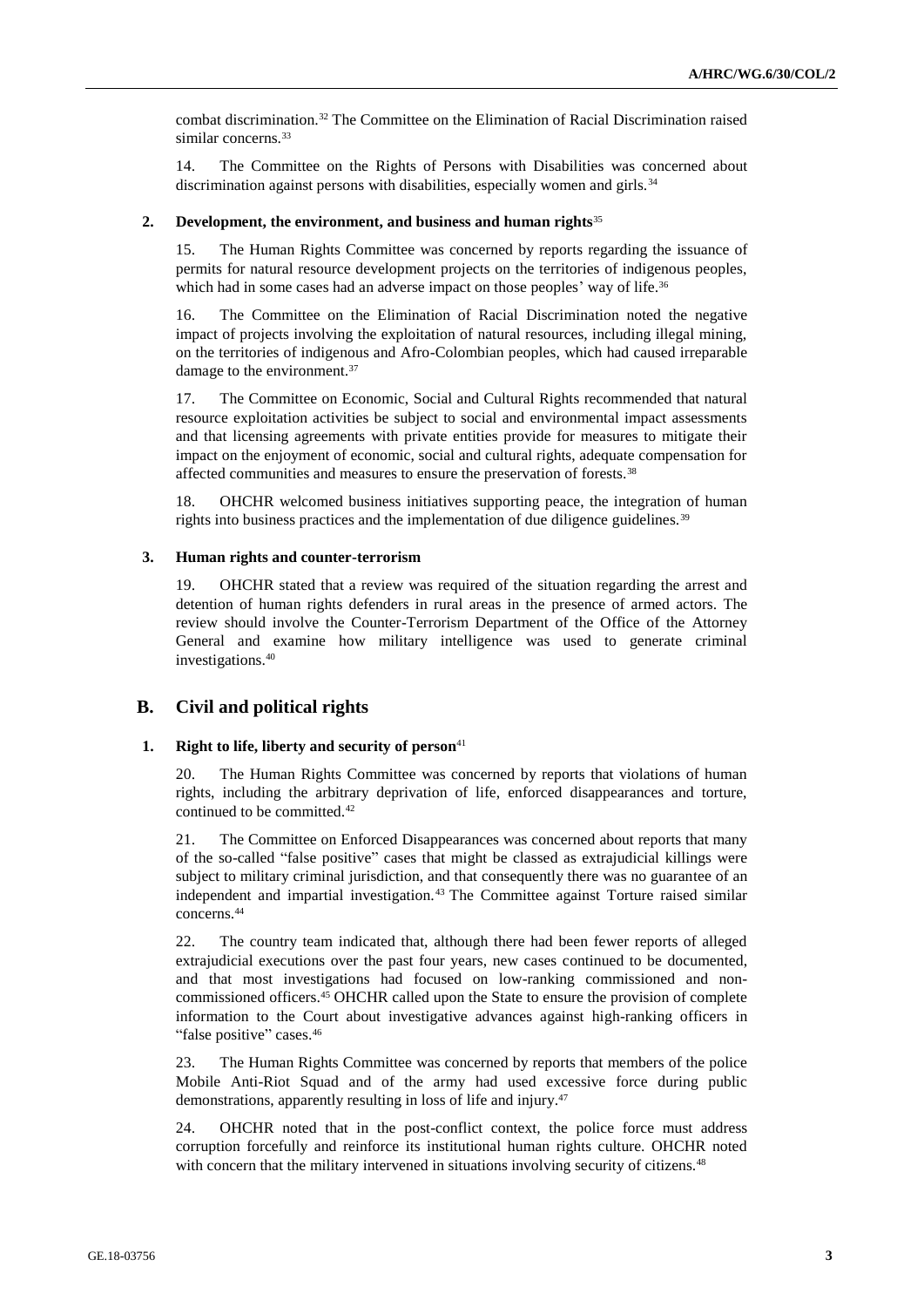25. OHCHR noted the relationship between violence, the areas where coca, marihuana and poppy were grown, drug trafficking and illegal mining activities. Actors linked to organized crime and local crime, as well as the Revolutionary Armed Forces of Colombia — Peoples' Army dissidents and the organized armed groups the National Liberation Army and the Popular Liberation Army, had competed to control, exploit and profit from illegal economic activities.<sup>49</sup>

26. While taking note of the measures adopted by Colombia to combat organized crime, the Human Rights Committee was concerned by reports of abuses allegedly committed by illegal armed groups that had formed in the wake of the demobilization of paramilitary organizations. It was also concerned by claims that some of those groups had acted in collusion with State agents.<sup>50</sup> The Committee on the Elimination of Racial Discrimination, the Committee on Enforced Disappearances, UNHCR and the United Nations Secretary-General raised similar concerns.<sup>51</sup>

27. The country team reported that, although the effects of the armed conflict had subsided, acts of violence persisted as the activities of illegal armed groups and dissidents from the Revolutionary Armed Forces of Colombia — People's Army and the consolidation of groups formed in the wake of the demobilization of paramilitary organizations and local criminal groups remained unchecked.<sup>52</sup>

28. The Committee on Enforced Disappearances was concerned at the lack of significant progress in the investigation of cases of enforced disappearance. <sup>53</sup> The country team reported that a number of challenges persisted, such as the underreporting of cases, failure to enter information into the National Missing Persons Register and failure to implement regional search plans.<sup>54</sup>

29. The Committee on Enforced Disappearances was concerned about allegations concerning cases of persons in temporary detention, in which the deprivation of liberty had not been registered, the registers had been altered or relevant information had not been recorded.<sup>55</sup>

30. The Human Rights Committee was concerned by the persistence of serious prison overcrowding, as the total rate in the country's detention centres was 55 per cent and had reportedly reached over 400 per cent in two centres. The Committee was also concerned by reports that instances of ill-treatment of persons deprived of their liberty, including members of the lesbian, gay, bisexual, transgender and intersex population, continued to occur. <sup>56</sup> The Committee against Torture recommended that Colombia adopt effective measures, as a matter of urgency, to reduce prison occupancy rates, primarily by making use of alternatives to deprivation of liberty, in accordance with international standards.<sup>57</sup>

31. The Committee against Torture found it regrettable that there was still no specific, independent, effective mechanism for the receipt of complaints of torture or ill-treatment in detention centres. <sup>58</sup> The Committee on the Rights of Persons with Disabilities urged Colombia to establish a national mechanism for the prevention of torture.<sup>59</sup>

#### **2. Administration of justice, including impunity, and the rule of law<sup>60</sup>**

32. The Committee on the Elimination of Racial Discrimination was concerned that the mechanisms introduced to provide access to justice for indigenous, Afro-Colombian and Roma peoples, such as the National Houses of Justice Programme, were not sufficient to ensure timely access to justice.<sup>61</sup>

33. The Committee against Torture recommended that Colombia ensure that grave human rights violations and other abuses committed against civilians by military personnel did not fall within the jurisdiction of military courts.<sup>62</sup>

34. OHCHR was concerned about several aspects of a constitutional reform bill presented under the fast-track procedure. For instance, the bill restricted and distorted the legal framework that judges had to apply in cases of alleged human rights violations committed by members of the military or the police, and it did not meet international standards on superior and command responsibility.<sup>63</sup>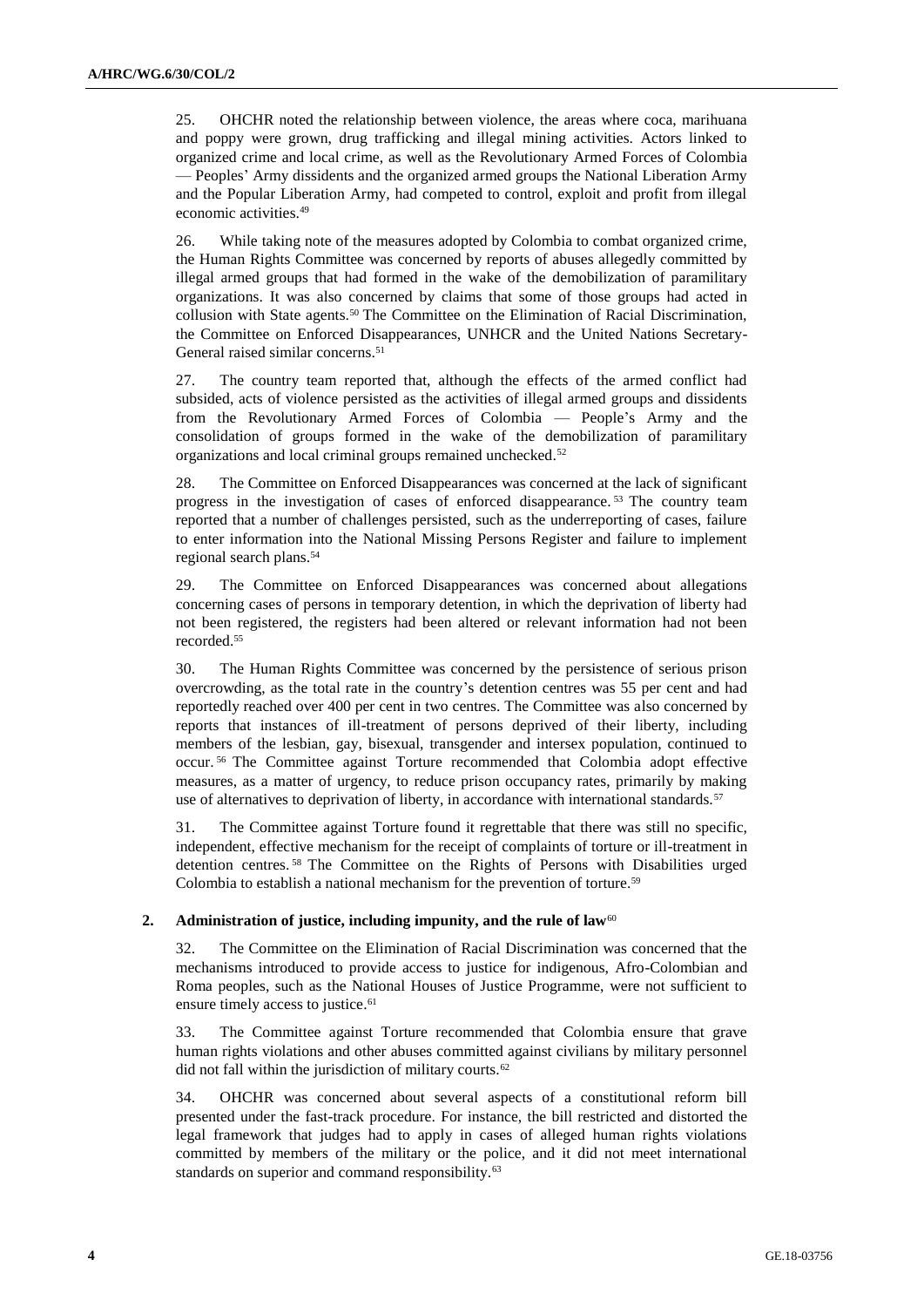35. OHCHR reiterated its concern about the high level of impunity for attacks against human rights defenders. While welcoming various initiatives that had been taken by the Office of the Attorney General in previous years, the High Commissioner noted that such efforts must generate further results.<sup>64</sup>

36. The country team indicated that, although Act No. 1820 of 2016 prohibited the granting of amnesties or pardons in cases of serious human rights violations or breaches of international humanitarian law, it nevertheless provided for a probation programme for State officials and members of the former Revolutionary Armed Forces of Colombia — People's Army without taking into account the seriousness of their crimes, and that it did not establish an effective system for monitoring potential beneficiaries of that programme.<sup>65</sup>

37. The Committee on Enforced Disappearances welcomed the establishment of the National Centre for Historical Memory.<sup>66</sup>

38. The country team recognized the role played by the Regional Renewal Agency and the National Land Agency and pointed out that the peace agreement included collective reparation as a central pillar of the victim reparations policy.<sup>67</sup> The country team also found the comprehensive system for truth, justice, reparation and non-repetition to have great potential for clarifying human rights violations, despite it having noted some causes for concern.<sup>68</sup>

### **3. Fundamental freedoms and the right to participate in public and political life**<sup>69</sup>

39. UNESCO noted that the Transparency and Access to Public Information Act had been adopted in 2014, and that an office had been set up within the Counsel General of the Nation to ensure the Act was implemented. Noting also that defamation remained a crime under articles 220 and 221 of the Penal Code, UNESCO encouraged Colombia to decriminalize it.<sup>70</sup>

40. The Committee against Torture was concerned at the number of persons who had been shot to death or wounded by gunshot during confrontations between demonstrators and security forces in the course of social protests.<sup>71</sup>

41. OHCHR reported in detail about killings, attacks, threats, arrest and detentions, infringements of the rights to privacy, enforced disappearances and sexual violence affecting male and female human rights defenders, journalists, trade unionists, leaders of lesbian, gay, bisexual, transgender and intersex groups, and social and human rights activists. It noted that the departments most affected by all types of aggression were Cauca, Bogotá, North Santander, Valle del Cauca, Meta and Antioquia.<sup>72</sup> The Human Rights Committee, the Committee on the Elimination of Racial Discrimination, the Committee against Torture and the ILO Committee of Experts on the Application of Conventions and Recommendations raised similar concerns.<sup>73</sup>

42. The country team reported that the increase in the number of killings of human rights defenders was related to the lack of a State presence and the violence resulting from illicit economies.<sup>74</sup>

43. The Committee on Enforced Disappearances took note of the establishment of a national committee for the protection of human rights defenders and the existing protection programmes, but was concerned about allegations of shortcomings in the implementation of those programmes.<sup>75</sup> OHCHR acknowledged the ongoing efforts by the National Protection Unit to respond to the numerous and varied protection needs across Colombia, but noted the need to evaluate the effectiveness of the Unit's protection measures for rural human rights defenders.<sup>76</sup>

44. The Committee on the Elimination of Racial Discrimination recommended that Colombia redouble its efforts to ensure the full participation of Afro-Colombians in decision-making bodies.<sup>77</sup>

#### **4. Prohibition of all forms of slavery**<sup>78</sup>

45. The Human Rights Committee took note with concern of reports that human trafficking, including internal trafficking, persisted, particularly to the detriment of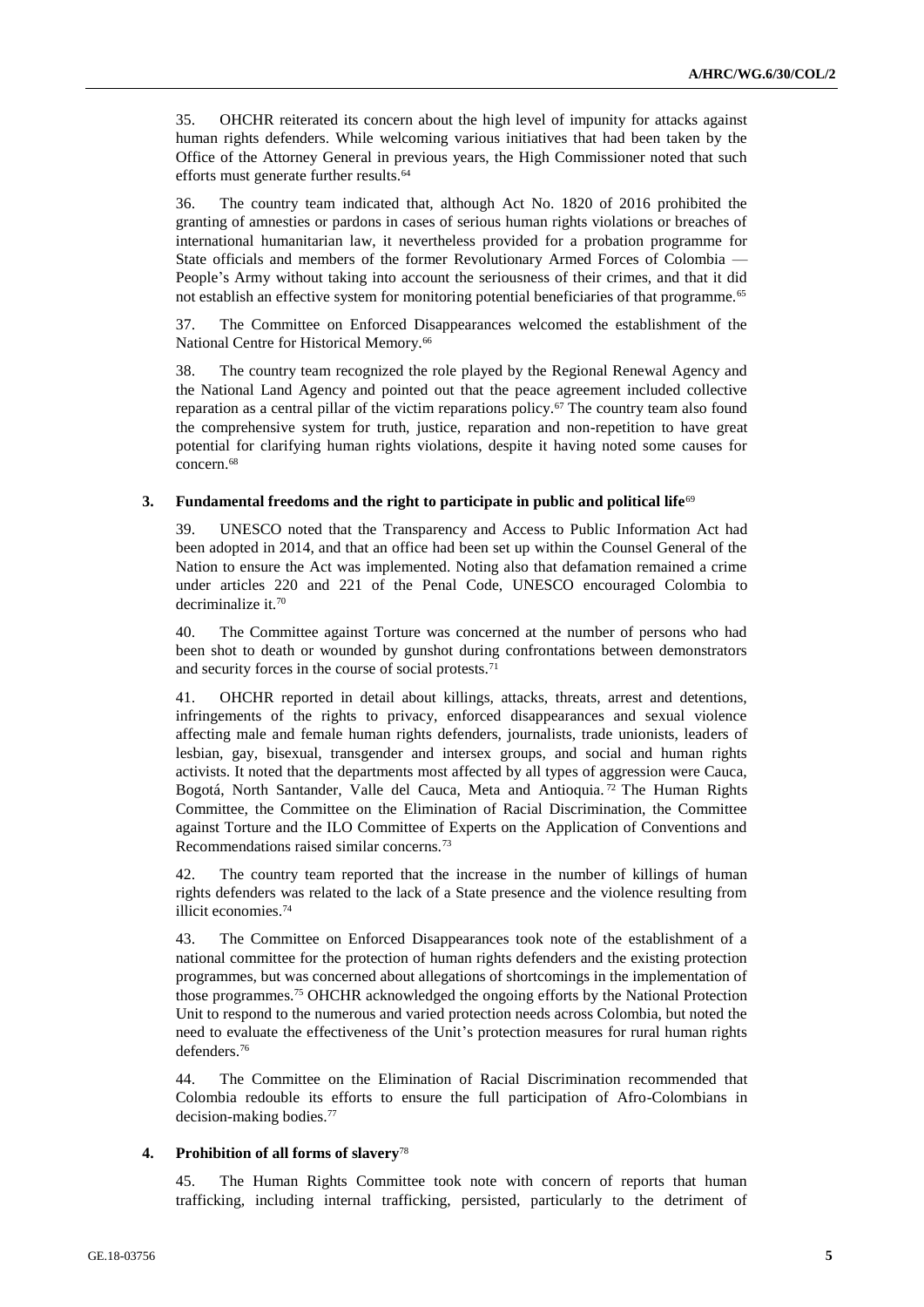children, Afro-Colombians and indigenous peoples.<sup>79</sup> The Committee on the Rights of the Child and the Committee on Migrant Workers raised similar concerns.<sup>80</sup>

46. The Committee on the Elimination of Discrimination against Women recommended that Colombia enhance international, regional and bilateral cooperation with countries of origin, transit and destination to prevent trafficking through information exchange and the harmonization of legal procedures aimed at the prosecution and punishment of traffickers. $81$ 

47. The country team indicated that, although Colombia had made progress in combating human trafficking, it still needed to strengthen national and local communication mechanisms, to review the national campaign entitled "Con la Trata de Personas No hay Trato" (No deal with human trafficking) and to move forward with the establishment of specialized shelters for victims.<sup>82</sup>

48. The country team was concerned about the restrictive interpretation given by judicial officials to the laws to combat human trafficking and the sexual exploitation of children, as some sentences shifted the blame onto the victim or required elements such as the existence of an organized crime group.<sup>83</sup>

#### **5. Right to privacy and family life**<sup>84</sup>

49. The Human Rights Committee recommended that Colombia expedite the investigations being carried out into suspected illegal surveillance activities allegedly conducted by officials of the former Administrative Department of Security.<sup>85</sup> OHCHR emphasized that the Government must clarify the scope and regulation of the power to monitor the electromagnetic spectrum foreseen under the Intelligence Law and the new Police Code.<sup>86</sup>

50. The Committee on the Rights of the Child was concerned that the Civil Code still contained an exception to the minimum age of marriage, set at 18 years, and allowed 14 year-old girls and boys to enter marriage with the consent of their parents or guardians.<sup>87</sup>

## **C. Economic, social and cultural rights**

#### **1. Right to work and to just and favourable conditions of work**<sup>88</sup>

51. The country team indicated that, although Colombia had made progress in strengthening the labour inspection system, significant shortcomings persisted, especially in the rural sector, along with widespread impunity for the perpetrators of anti-union violence.<sup>89</sup>

52. The Committee on Economic, Social and Cultural Rights was concerned about the precarious employment conditions of many agricultural workers.<sup>90</sup>

53. The ILO Committee of Experts noted initiatives promoting unified bargaining within enterprises, but remained concerned that only 1.16 per cent of the active population in the private sector benefited from a collective agreement.<sup>91</sup>

54. The Committee on Economic, Social and Cultural Rights was concerned that a considerable number of campesinos continued to participate in the manual eradication of illicit crops, and that many had died or been injured by anti-personnel mines or in clashes with illegal armed groups.<sup>92</sup>

55. The Committee on the Rights of the Child noted the legal and policy measures taken by Colombia to protect children from economic exploitation. However, it was concerned about the high number of children involved in child labour, particularly in dangerous or degrading work.<sup>93</sup>

56. The Committee on the Elimination of Discrimination against Women was concerned at the high female unemployment rate, the considerable pay gap between women and men and the occupational segregation of women.<sup>94</sup>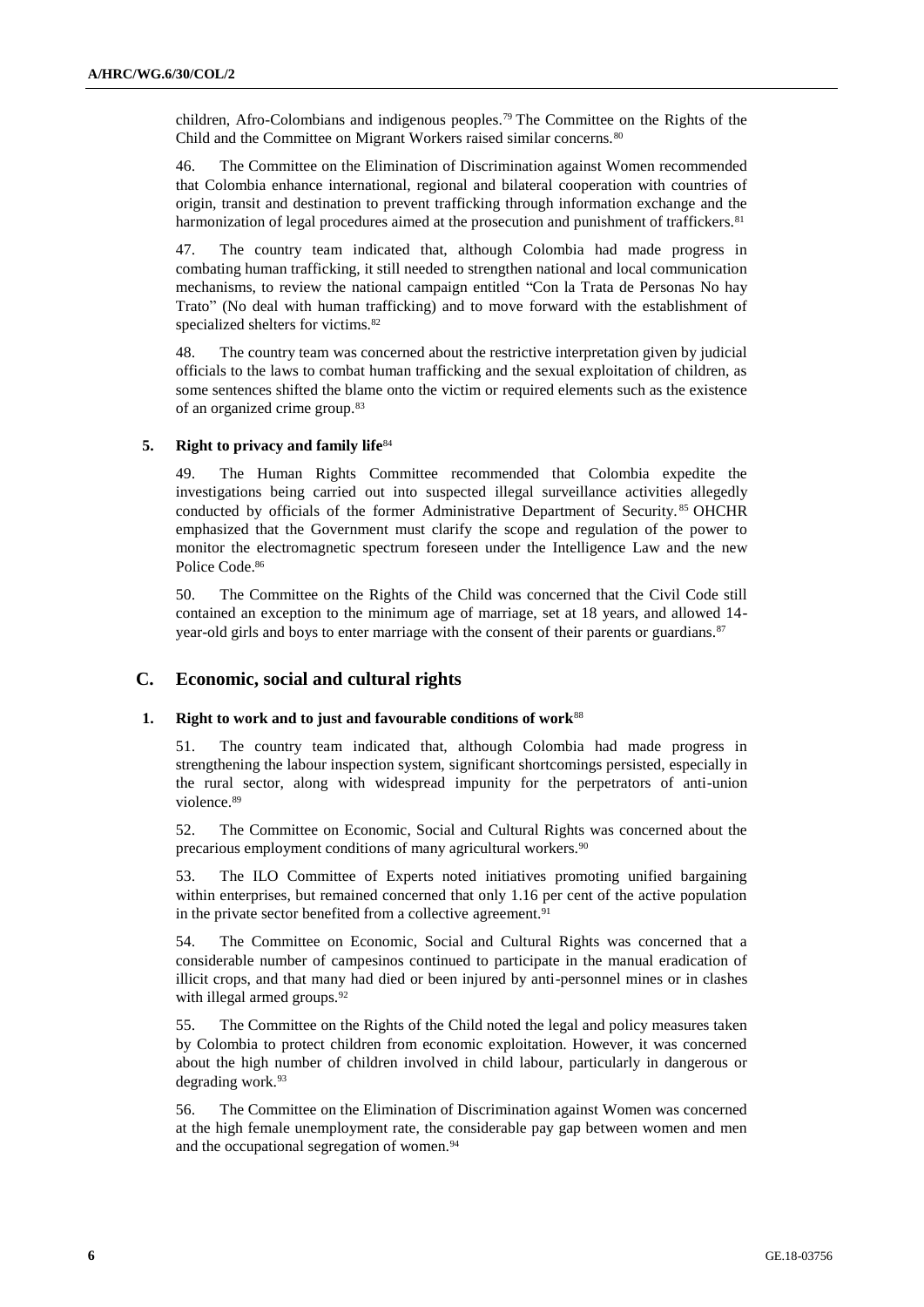57. The ILO Committee of Experts acknowledged that the Government was working on measures in relation to equal wages in the context of the National Plan for Labour Equity with a Gender Differential Approach for Women.<sup>95</sup>

#### **2. Right to social security**

58. The Committee on Economic, Social and Cultural Rights was concerned about the significant number of people not covered by the social protection system, particularly informal sector workers, self-employed persons and rural workers.<sup>96</sup>

#### **3. Right to an adequate standard of living**<sup>97</sup>

59. The Committee on the Elimination of Racial Discrimination was concerned that the highest levels of poverty were recorded in areas in which the majority of Afro-Colombians were concentrated.<sup>98</sup>

60. The country team reported that inequality remained one of the greatest obstacles to the enjoyment of economic, social and cultural rights and that Colombia was one of the five countries with the highest level of inequality in the region.<sup>99</sup> OHCHR noted that the high level of inequality was visible in the disparity in enjoyment of economic, social and cultural rights between rural and urban areas and within urban areas. The peace agreement, particularly the points relating to integrated rural reform and the solution to the illicit drug problem, provided the opportunity to meet those challenges in a holistic manner.<sup>100</sup>

61. The country team reported that the peace agreement recognized that poverty and marginalization contributed to the persistence of the problem of illicit crops, referring to the transformation of the territories, and noted the need for inter-institutional coordination and greater efforts to respond to regional specificities.<sup>101</sup>

62. The country team reported that approximately 43 per cent of Colombians were in a situation of food insecurity, especially in the Atlantic and Pacific regions.<sup>102</sup>

## **4. Right to health**<sup>103</sup>

63. The Committee on the Elimination of Racial Discrimination remained concerned about the lack of availability, accessibility and acceptability of health services in regions inhabited mostly by indigenous and Afro-Colombian peoples. <sup>104</sup> Similar concerns were raised by OHCHR.<sup>105</sup>

64. The Committee on the Elimination of Discrimination against Women recommended that Colombia ensure universal access to health services for adolescent girls and boys. It also recommended that Colombia ensure the provision of post-abortion health-care services for women who had undergone an unsafe abortion.<sup>106</sup>

65. The same Committee recommended that Colombia take measures to decrease the use of sterilization as a family planning method by conducting awareness-raising campaigns on the use of modern reversible contraceptive methods and by ensuring their availability.<sup>107</sup>

66. The Secretary-General of the United Nations noted that the difficulties in implementing certain health programmes included logistical issues and supply shortages.<sup>108</sup>

67. The country team reported that, despite the decrease in infant mortality recorded in recent years, there was still a need to focus efforts on the regions that were home to ethnic peoples, where the infant mortality rate of the indigenous population was five points higher than that of the non-indigenous population. It also identified the absence of a national health plan for the rural sector as one of the main health-related challenges impeding the implementation of the peace agreement.<sup>109</sup>

68. OHCHR noted the impact of water source contamination due to illegal mining on the health of indigenous communities along the Caquetá River. It also noted the irregular access to vaccinations for children, despite vaccination schemes foreseen in national legislation.<sup>110</sup>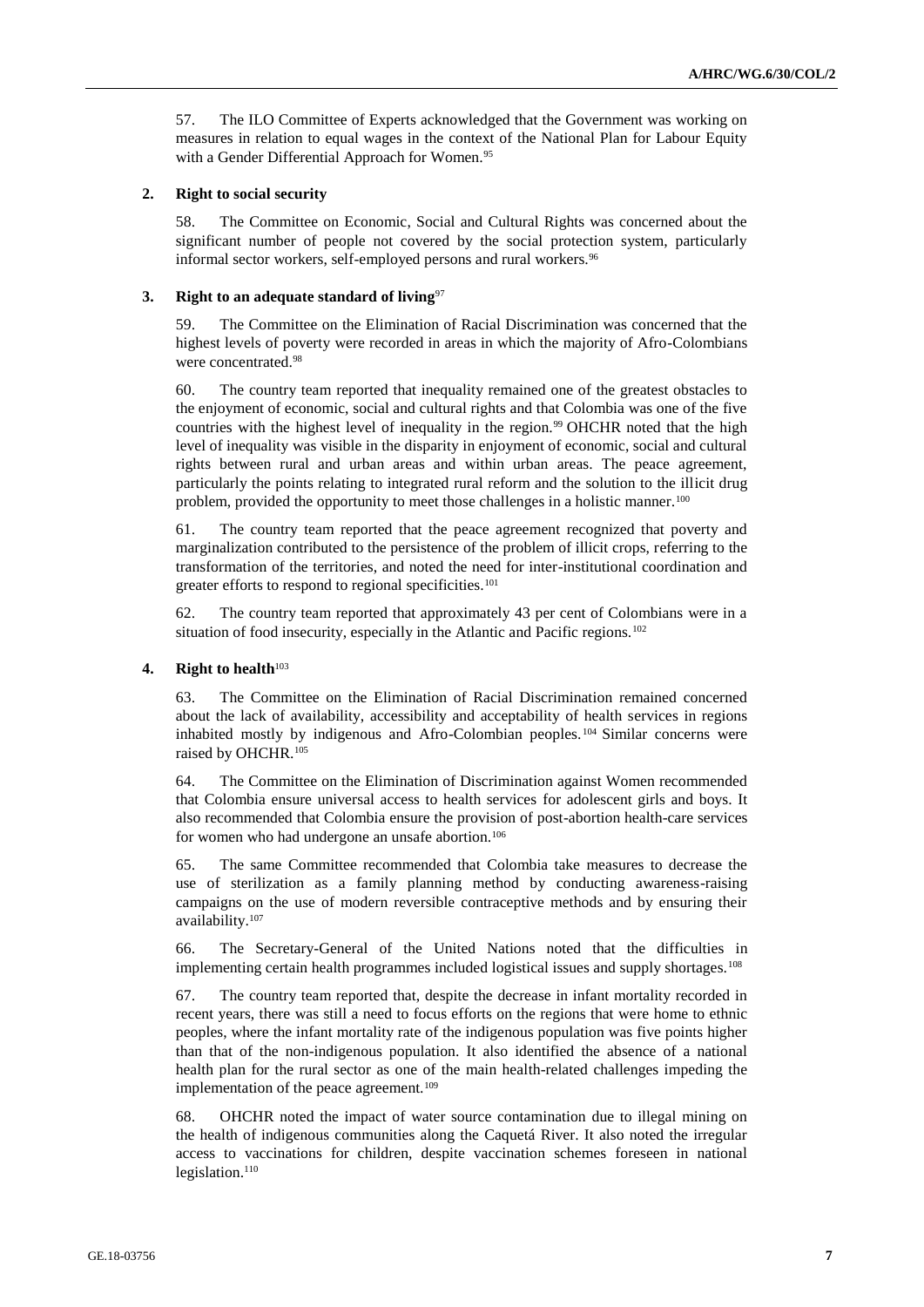### **5. Right to education**<sup>111</sup>

69. UNESCO noted that enrolment in basic schooling continued to expand, the school dropout rate at all levels had fallen, and access to education was targeted within the National Development Plan 2014–2018. Colombia was working on progressively implementing full-day schooling to strengthen quality and equity to close education gaps.<sup>112</sup>

70. The country team reported that, although there was a law providing for free education for students up until the eleventh grade, it did not cover associated costs such as school uniforms and school supplies. Furthermore, in some rural municipalities, families had to meet additional expenses such as food, and a number of problems persisted, such as a lack of drinking water, electricity and roads providing access to schools.<sup>113</sup>

71. The Committee on the Rights of the Child was concerned about the significant differences in education coverage, mostly affecting indigenous, Afro-Colombian, displaced and rural children, and about the high dropout rate and the insufficient measures to identify and address its root causes.<sup>114</sup>

72. The Committee on the Rights of Persons with Disabilities was concerned at the low levels of enrolment of persons with disabilities at all levels of education.<sup>115</sup>

## **D. Rights of specific persons or groups**

### **1. Women**<sup>116</sup>

73. The Committee on the Elimination of Discrimination against Women was concerned at the persistence of patriarchal attitudes and deep-rooted stereotypes regarding the roles and responsibilities of women and men in the family and society, which were root causes of women's disadvantaged position in political and public life. <sup>117</sup> The Committee on the Rights of the Child raised similar concerns.<sup>118</sup>

74. The Committee on the Elimination of Discrimination against Women expressed concern at the prevalence of sexual violence against women and girls, including rape, by all actors in the armed conflict, including by post-demobilization armed groups. The Committee was concerned at the significant underreporting of cases and at the widespread impunity with respect to the investigation, prosecution and punishment of perpetrators.<sup>119</sup> Three other Committees raised similar concerns.<sup>120</sup> OHCHR noted that sexual and genderbased violence was endemic, occurred in all aspects of the life of the population and transcended the armed conflict. <sup>121</sup> The Office of the Special Representative of the Secretary-General for Children and Armed Conflict expressed similar concerns.<sup>122</sup>

75. The Committee on the Elimination of Discrimination against Women recommended that Colombia establish a protection programme for women rights defenders, taking into consideration their needs and realities from a gender-differentiated perspective, and allocate adequate financial and human resources for its implementation.<sup>123</sup>

76. The Committee on the Elimination of Racial Discrimination urged Colombia to take measures with an intercultural focus to improve access by women who were victims of discrimination and violence to education, employment, justice and health care, including sexual and reproductive health services.<sup>124</sup>

77. The Committee on the Rights of the Child was concerned that, in spite of the public commitment of the Embera community's authorities to end the practice of female genital mutilation, the community still continued that practice. <sup>125</sup> The Committee on the Elimination of Discrimination against Women raised similar concerns.<sup>126</sup>

78. The country team reported that Colombia had national public policies on gender equity for women, risk prevention and the protection of the rights of female victims of the armed conflict, as well as a comprehensive plan to guarantee women a life free from violence. Progress had been achieved through the laws to combat sexual violence and femicide, as well as the law to eradicate violence against women. However, it noted that there was still underreporting of gender-based violence and a gap between legislation and its effective implementation.<sup>127</sup>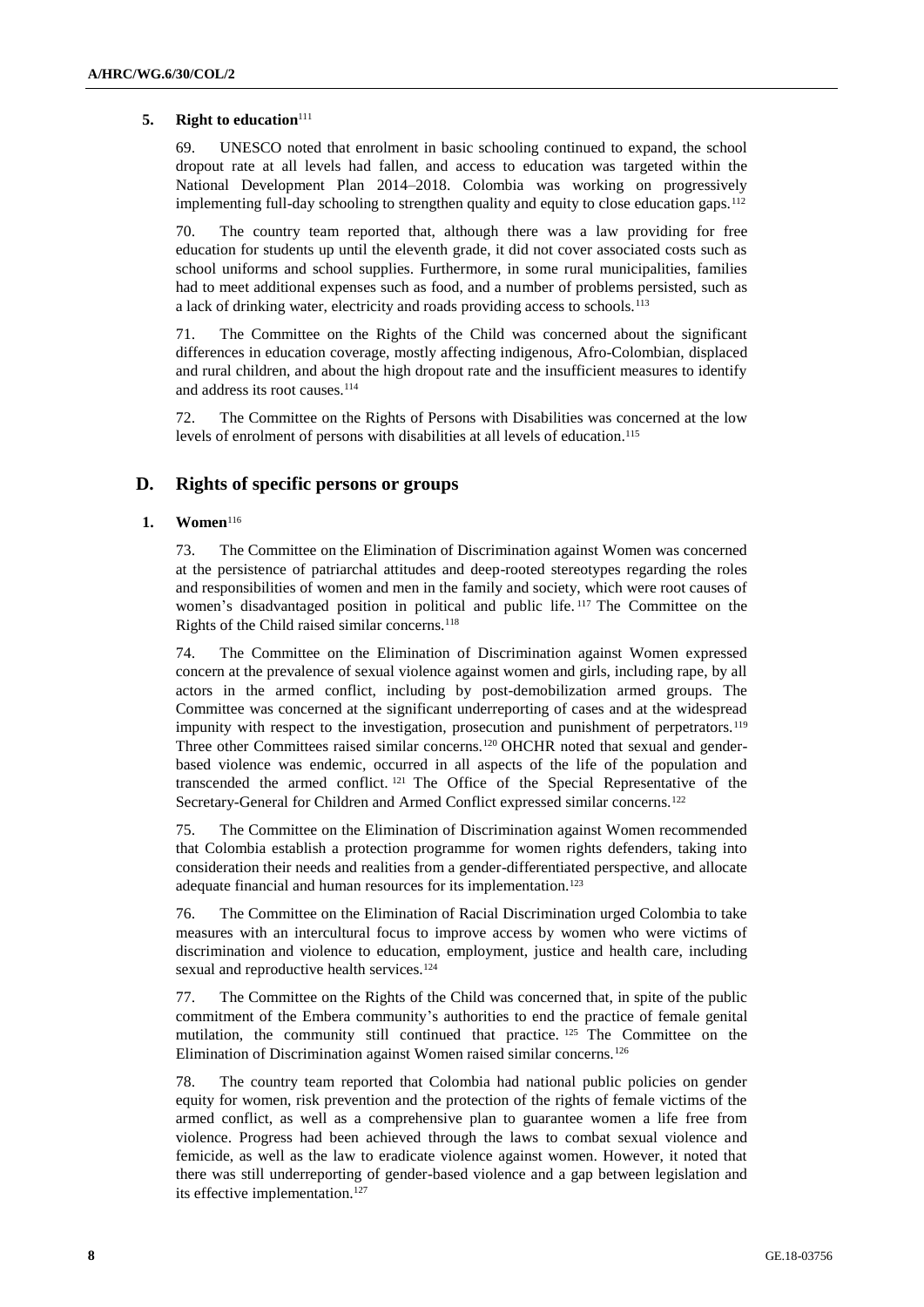79. The Committee on Economic, Social and Cultural Rights recommended that Colombia take steps to ensure the effective participation of women in the implementation of the peace agreement.<sup>128</sup>

#### **2. Children**<sup>129</sup>

80. The Office of the Special Representative of the Secretary-General for Children and Armed Conflict commended the final peace agreement between the Government and the Revolutionary Armed Forces of Colombia-People's Army, which included provisions on the protection of children such as the prioritization of the best interest of the child in the separation and reintegration process, community-based reintegration and the primacy of their rights in all areas of implementation.<sup>130</sup>

81. The Committee on the Rights of the Child welcomed the adoption of the Children and Adolescents' Code, but expressed concerns about its effective implementation. <sup>131</sup> Similar concerns were raised by the country team.<sup>132</sup>

82. The Human Rights Committee was concerned at reports of the continued use and recruitment of children by illegal armed groups.<sup>133</sup> OHCHR noted the involvement and use of children by post-demobilization groups linked to organized crime, including in Antioquia, Chocó and Valle del Cauca.<sup>134</sup> The Committee on the Rights of the Child raised similar concerns, including about girls who had been recruited being subjected to sexual violence.<sup>135</sup>

83. The Committee on the Rights of Persons with Disabilities and the Committee on the Rights of the Child recommended that Colombia repeal the provision in the Civil Code that authorized adults to correct and discipline children moderately.<sup>136</sup>

84. The Committee on the Rights of the Child remained concerned about the high number of cases of abandoned children and about reports of children separated from their families because of poverty.<sup>137</sup>

85. The same Committee was concerned that 20 per cent of the child population had not received all scheduled vaccinations and that chronic malnutrition persisted, particularly among indigenous and Afro-Colombian children.<sup>138</sup>

86. The Committee was concerned about the negative impact on children's rights of some of the activities conducted by business enterprises, particularly in the mining and tourism sectors.<sup>139</sup>

## **3. Persons with disabilities**<sup>140</sup>

87. The country team noted that existing domestic legislation on legal capacity limited the rights of persons with intellectual or psychosocial disabilities and welcomed Bill No. 027/2017 on the exercise of legal capacity by persons with disabilities, which is currently before Congress.<sup>141</sup>

88. The Committee on the Rights of Persons with Disabilities was concerned that derogatory terminology continued to be used in laws, case law, regulations and official documents to refer to persons with disabilities. The Committee was concerned about the absence of a disability perspective in the policy on free or social housing.<sup>142</sup>

89. The same Committee recommended that Colombia establish, within antidiscrimination legislation, the denial of reasonable accommodation as a form of discrimination in all areas of participation.<sup>143</sup>

90. The Committee was concerned at the large number of victims of anti-personnel mines and the limited efforts to ensure their full rehabilitation and reintegration.<sup>144</sup>

91. The Committee urged Colombia to take steps to abolish the sterilization of persons with disabilities without their free and informed consent, including by repealing article 6 of Act No. 1412 of 2010.<sup>145</sup>

92. The Committee noted that the majority of persons with disabilities in situations of poverty and extreme poverty did not receive assistance or benefit from social protection programmes on the basis of disability. 146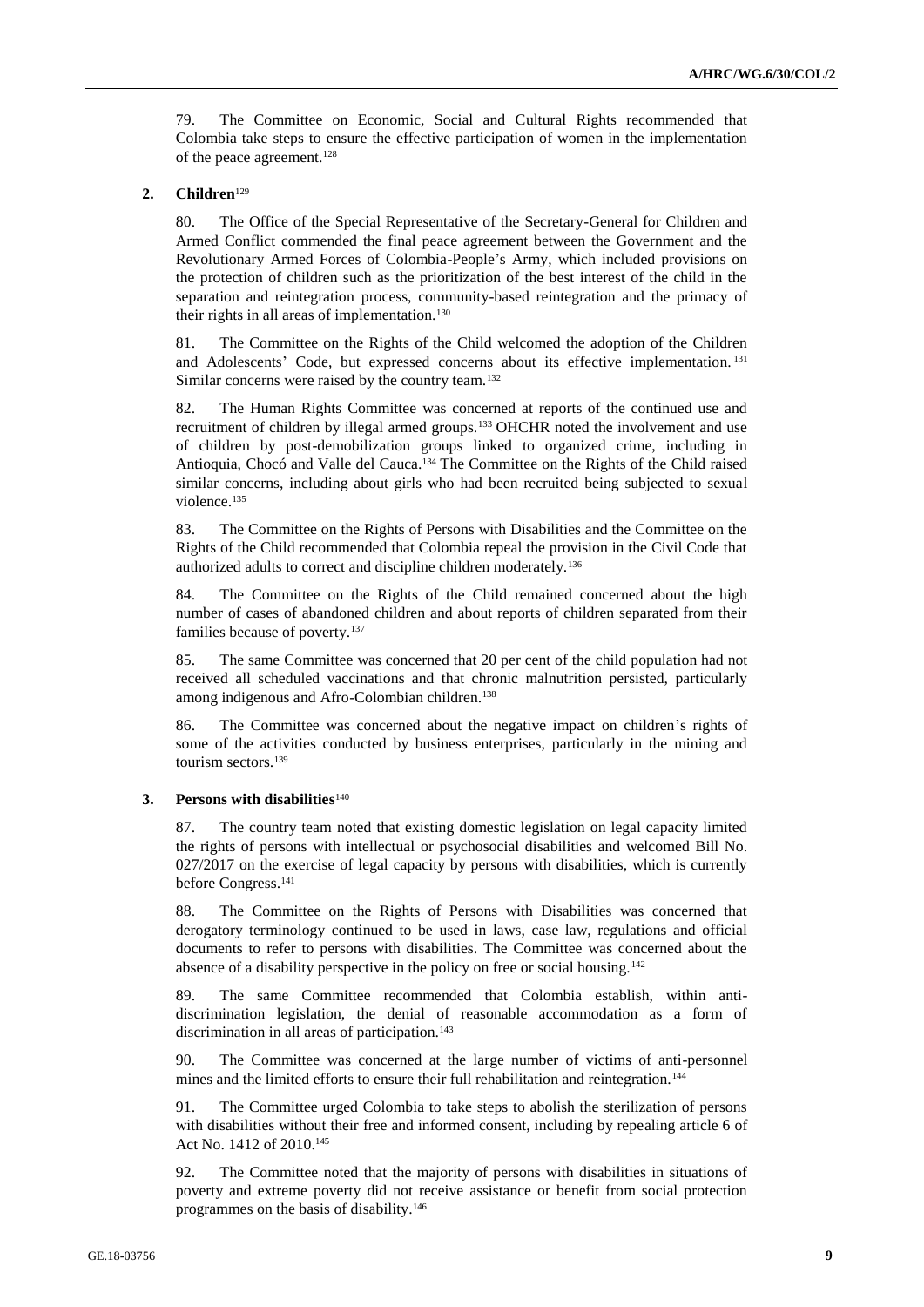#### **4. Minorities and indigenous peoples**<sup>147</sup>

93. The Human Rights Committee recommended that Colombia ensure that consultations were actually held with the ethnic communities concerned with a view to obtaining their free and informed consent prior to the adoption and application of any measure that might have a substantial impact on their way of life and culture.<sup>148</sup> Two other Committees made similar recommendations.<sup>149</sup>

94. The Committee on the Elimination of Racial Discrimination recommended that Colombia guarantee the right of indigenous and Afro-Colombian peoples to possess, use, develop and control their lands, territories and natural resources, freely and with full security.<sup>150</sup>

95. The Human Rights Committee was concerned by reports that the Wayúu peoples in the Department of La Guajira did not have sufficient access to drinking water. While taking note of the introduction of guidelines on conducting prior consultations with ethnic communities present in the area of influence of a project, worksite or activity, the Committee was concerned about the delay in the passage of a law that would require that consultations be held with ethnic communities.<sup>151</sup> The Committee on the Elimination of Racial Discrimination raised similar concerns.<sup>152</sup>

96. The Committee on Economic, Social and Cultural Rights was concerned about the limited progress made in implementing the decisions of the Constitutional Court in favour of indigenous and Afro-Colombian peoples which required the implementation of protection plans for indigenous peoples identified as being at risk of physical and cultural extinction and for Afro-Colombian populations in an extremely vulnerable situation.<sup>153</sup>

97. The country team reported that the peace agreement included a chapter on ethnic perspectives and provided for the establishment of a high-level body with ethnic peoples to monitor the implementation of its content. It also recommended that the content of the chapter in question be strictly adhered to in the process of implementing the peace agreement and that the necessary steps be taken to guarantee the functioning of the highlevel body.<sup>154</sup>

#### **5. Migrants, refugees, asylum seekers and internally displaced persons**<sup>155</sup>

98. The Committee against Torture recommended that Colombia rescind or amend provisions that barred persons in transit at border checkpoints from submitting asylum applications to migration authorities.<sup>156</sup>

99. The Committee on Migrant Workers was concerned at reports of an increase in reported cases of illicit trafficking of migrants who were in transit through Colombia, and by the lack of detailed information on measures to prevent and combat the irregular migration of Colombian nationals.<sup>157</sup>

100. The country team reported that the number of asylum applications had increased and that the existing asylum system was marred by several problems that undermined its effectiveness as a protection mechanism.<sup>158</sup>

101. UNHCR stated that Colombia was characterized by a situation of protracted internal displacement and that the Pacific Coast remained one of the most affected by large-group displacements.<sup>159</sup>

102. The Human Rights Committee was concerned by reports that instances of internal displacement continued to occur in Colombia owing to various factors, such as the activities of illegal armed groups and the implementation of megaprojects. <sup>160</sup> Similar concerns were raised by OHCHR in Colombia.<sup>161</sup>

103. The country team reported that, in 2016, there were more than 11,300 displaced persons in the Pacific region, and that between January and September 2017, 55 major incidents affecting more than 9,500 displaced persons were recorded, representing a 57 per cent increase in the number of such incidents compared to 2016.162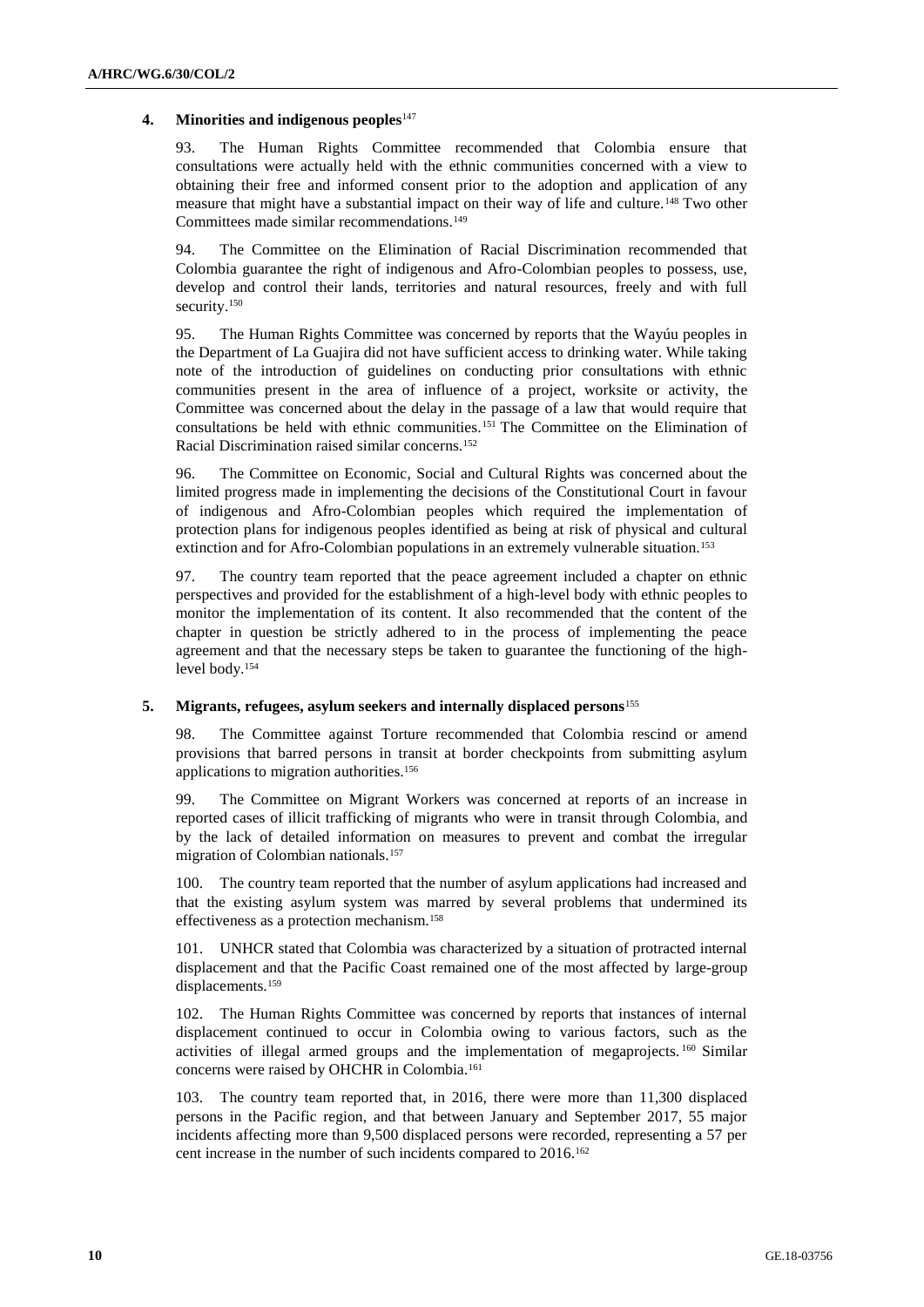#### **6. Stateless persons**

104. UNHCR commended Colombia for its accession to the 1961 Convention on the Reduction of Statelessness and recommended that it harmonize its nationality laws with that Convention. UNHCR noted that Colombia had not yet ratified the 1954 Convention.<sup>163</sup>

105. The country team reported that Colombia had no laws or mechanisms to protect stateless persons and recommended that it draft domestic legislation to protect them, to introduce procedures and mechanisms to determine statelessness and to facilitate the naturalization of such persons.<sup>164</sup>

#### *Notes*

- <sup>1</sup> Tables containing information on the scope of international obligations and cooperation with international human rights mechanisms and bodies for Colombia will be available at [www.ohchr.org/EN/Countries/LACRegion/Pages/COIndex.aspx.](file:///C:/Users/Fletcher/AppData/Roaming/Microsoft/Word/www.ohchr.org/EN/Countries/LACRegion/Pages/COIndex.aspx)
- <sup>2</sup> For relevant recommendations, see A/HRC/24/6, paras. 116.1-116.2, 116.38-116.39, 117.3, 118.1-118.13 and 118.21.
- <sup>3</sup> See CERD/C/COL/CO/15-16, para. 41, CRC/C/COL/CO/4-5, para. 72, and E/C.12/COL/CO/6, para. 70. See also United Nations country team submission for the universal periodic review of Colombia, para. 47, and A/HRC/34/3/Add.3, para. 106 (m).
- <sup>4</sup> See CERD/C/COL/CO/15-16, para. 41, CRC/C/COL/CO/4-5, para. 72, and E/C.12/COL/CO/6, para. 70. See also United Nations country team submission, para. 47.
- <sup>5</sup> See CERD/C/COL/CO/15-16, para. 41, CRC/C/COL/CO/4-5, para. 72, and E/C.12/COL/CO/6, para. 69. See also United Nations country team submission, para. 47, and A/HRC/34/3/Add.3, para. 106 (m).
- <sup>6</sup> See CRC/C/COL/CO/4-5, para. 71, and E/C.12/COL/CO/6, para. 70. See also United Nations country team submission, para. 47.
- <sup>7</sup> See CMW/C/COL/CO/2, para. 15.
- <sup>8</sup> UNESCO submission for the universal periodic review of Colombia, p. 6.
- <sup>9</sup> UNHCR submission for the universal periodic review of Colombia, p. 4.
- <sup>10</sup> See CERD/C/COL/CO/15-16, para. 41.
- <sup>11</sup> Ibid., para. 42.
- <sup>12</sup> See CAT/C/COL/CO/5, para. 29.
- <sup>13</sup> See CMW/C/COL/CO/2, para. 13.
- <sup>14</sup> See CED/C/COL/CO/1, para. 12. See also United Nations country team submission, para. 47.
- <sup>15</sup> See CMW/C/COL/CO/2, para. 11.
- <sup>16</sup> See CEDAW/C/COL/CO/7-8, para. 39.
- <sup>17</sup> See www.ohchr.org/EN/HRBodies/UPR/Pages/UPRImplementation.aspx.
- <sup>18</sup> See A/HRC/34/3/Add.3, para. 4.
- <sup>19</sup> OHCHR, "Management", in *OHCHR Report 2015*, p. 56, www.ohchr.org/EN/NewsEvents/Pages/DisplayNews.aspx?NewsID=15837&LangID=E and www.ohchr.org/EN/NewsEvents/Pages/DisplayNews.aspx?NewsID=15871&LangID=E.
- <sup>20</sup> OHCHR, "Management", in *OHCHR Report 2016*, p. 73, [www.ohchr.org/EN/NewsEvents/Pages/DisplayNews.aspx?NewsID=20571&LangID=E](file:///C:/Users/Fletcher/AppData/Roaming/Microsoft/Word/www.ohchr.org/EN/NewsEvents/Pages/DisplayNews.aspx%3fNewsID=20571&LangID=E) and [www.ohchr.org/EN/NewsEvents/Pages/DisplayNews.aspx?NewsID=20615&LangID=E.](file:///C:/Users/Fletcher/AppData/Roaming/Microsoft/Word/www.ohchr.org/EN/NewsEvents/Pages/DisplayNews.aspx%3fNewsID=20615&LangID=E)
- <sup>21</sup> See www.ohchr.org/EN/NewsEvents/Pages/DisplayNews.aspx?NewsID=22215&LangID=E.
- <sup>22</sup> OHCHR, "Funding", in *OHCHR Report 2016*, p. 90; *OHCHR Report 2015*, p. 72; and *OHCHR Report 2014*, p. 74.
- <sup>23</sup> For relevant recommendations, see A/HRC/24/6, paras. 116.3, 116.6–116.16, 116.46–116.47 and 118.14.
- <sup>24</sup> See A/HRC/34/3/Add.3, para. 1.
- <sup>25</sup> Ibid., para. 9.
- <sup>26</sup> See United Nations country team submission, para. 2. See also E/C.12/COL/CO/6, para. 4, UNHCR submission, p. 2, and S/2017/801, para. 85.
- <sup>27</sup> UNHCR submission, p. 2.
- <sup>28</sup> See United Nations country team submission, para. 48. See also A/HRC/31/3/Add.2, paras. 43 and 99 (a).
- <sup>29</sup> For relevant recommendations, see A/HRC/24/6, paras. 116.43 and 117.4.
- <sup>30</sup> See CERD/C/COL/CO/15-16, para. 10.
- <sup>31</sup> See CCPR/C/COL/CO/7, para. 17.
- <sup>32</sup> Ibid., para. 42.
- <sup>33</sup> See CERD/C/COL/CO/15-16, para. 13.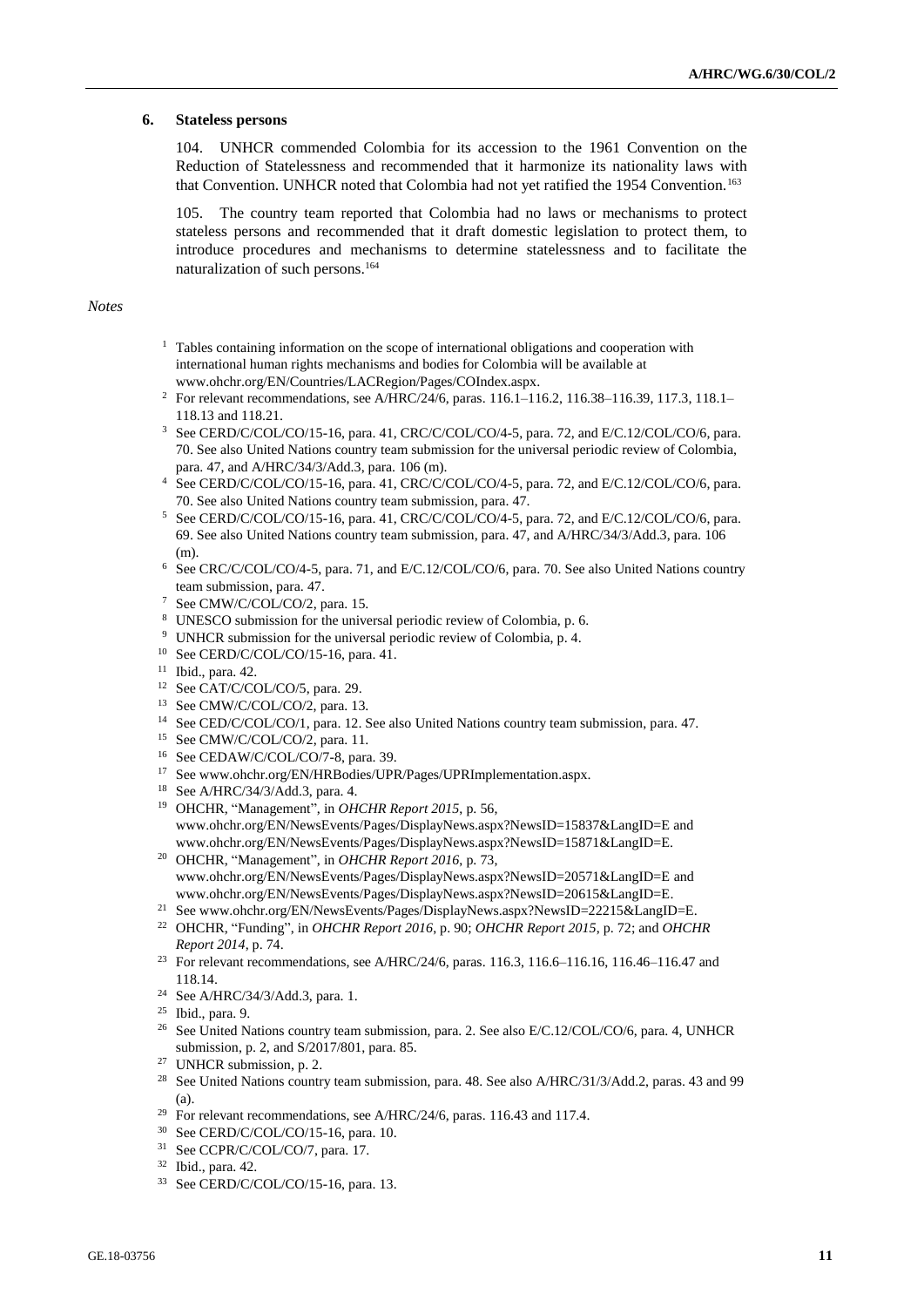- See CRPD/C/COL/CO/1, para. 14.
- For the relevant recommendation, see A/HRC/24/6, para. 116.36.
- See CCPR/C/COL/CO/7, para. 42.
- See CERD/C/COL/CO/15-16, paras. 23–24.
- See E/C.12/COL/CO/6, para. 16.
- See A/HRC/34/3/Add.3, paras. 93–94.
- Ibid., para. 58.
- For relevant recommendations, see A/HRC/24/6, paras. 116.4, 116.21, 116.27, 116.32–116.35, 116.44–116.45 and 116.78–116.79.
- See CCPR/C/COL/CO/7, para. 8.
- See CED/C/COL/CO/1, para. 21.
- See CAT/C/COL/CO/5, para. 10.
- See United Nations country team submission, para. 7.
- See A/HRC/34/3/Add.3, para. 79.
- See CCPR/C/COL/CO/7, para. 36.
- See A/HRC/34/3/Add.3, para. 65 and 69.
- Ibid., paras. 43–45.
- See CCPR/C/COL/CO/7, para. 12.
- See CERD/C/COL/CO/15-16, paras. 29–30, CED/C/COL/CO/1, paras. 23–24, UNHCR submission, p. 2, and S/2017/801, para. 49. See also letter dated 17 May 2017 from the Committee on the Elimination of Racial Discrimination to the Permanent Representative of Colombia to the United Nations Office and other international organizations in Geneva. Available at http://tbinternet.ohchr.org/Treaties/CERD/Shared%20Documents/COL/INT\_CERD\_FUL\_COL\_275 13\_E.pdf.
- See United Nations country team submission, para. 3.
- See CED/C/COL/CO/1, para. 19.
- See United Nations country team submission, para. 9.
- See CED/C/COL/CO/1, para. 31.
- See CCPR/C/COL/CO/7, para. 28.
- See CAT/C/COL/CO/5, paras. 17–18.
- Ibid., para. 21.
- See CRPD/C/COL/CO/1, para. 43.
- For relevant recommendations, see A/HRC/24/6, paras. 115.5–115.6, 116.5, 116.16–116.20, 116.22– 116.26, 116.67–116.72, 116.118, 117.1, 117.7–117.8, 118.15, 118.18–118.19 and 118.23–118.26.
- See CERD/C/COL/CO/15-16, para. 39.
- See CAT/C/COL/CO/5, para. 11.
- See A/HRC/34/3/Add.3, para. 32.
- Ibid., paras. 59.
- See United Nations country team submission, para. 6.
- See CED/C/COL/CO/1, para. 33.
- See United Nations country team submission, para. 13.
- Ibid., para. 17.
- For relevant recommendations, see A/HRC/24/6, paras. 116.73–116.77 and 116.80–116.85.
- See UNESCO submission, paras. 4–5 and 20.
- See CAT/C/COL/CO/5, para. 16.
- See A/HRC/34/3/Add.3, paras. 54–58.
- See CCPR/C/COL/CO/7, para. 38, CERD/C/COL/CO/15-16, para. 27, CAT/C/COL/CO/5, para. 26, and www.ilo.org/dyn/normlex/en/f?p=1000:13100:0::NO:13100:P13100\_COMMENT\_ID:3300820. See also UNESCO submission, p. 3, and S/2017/801, para. 29.
- See United Nations country team submission, paras. 5–6.
- See CED/C/COL/CO/1, para. 27. See also E/C.12/COL/CO/6, para. 9.
- See A/HRC/34/3/Add.3, para. 63.
- See CERD/C/COL/CO/15-16, para. 26.
- For relevant recommendations, see A/HRC/24/6, paras. 115.4 and 116.58–116.66.
- See CCPR/C/COL/CO/7, para. 26.
- See CRC/C/COL/CO/4-5, para. 63, and CMW/C/COL/CO/2, para. 38.
- See CEDAW/C/COL/CO/7-8, para. 20.
- 82 See United Nations country team submission, para. 10.
- Ibid., para. 12.
- <sup>84</sup> For relevant recommendations, see A/HRC/24/6, paras. 116.30 and 118.20.
- See CCPR/C/COL/CO/7, para. 33.
- See A/HRC/34/3/Add.3, para. 84.
- See CRC/C/COL/CO/4-5, para. 31.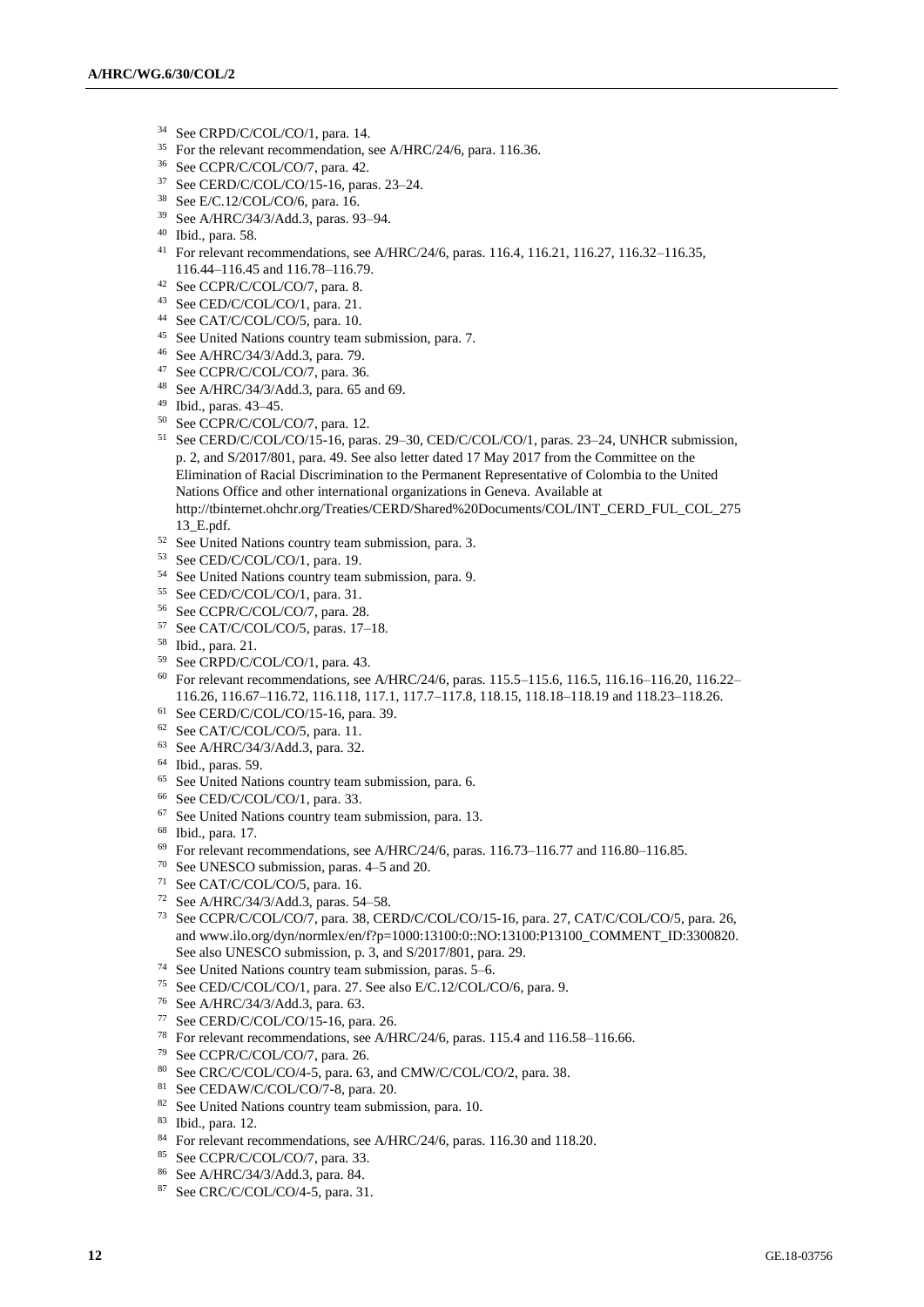- <sup>88</sup> For the relevant recommendation, see A/HRC/24/6, para. 116.96.
- <sup>89</sup> See United Nations country team submission, para. 30.
- <sup>90</sup> See E/C.12/COL/CO/6, para. 36.
- <sup>91</sup> See www.ilo.org/dyn/normlex/en/f?p=1000:13100:0::NO:13100:P13100\_COMMENT\_ID:3300836.
- <sup>92</sup> See E/C.12/COL/CO/6, para. 36. See also CCPR/C/COL/CO/7, para. 22.
- $93$  See CRC/C/COL/CO/4-5, para. 59.
- 94 See CEDAW/C/COL/CO/7-8, para. 27.
- <sup>95</sup> See www.ilo.org/dyn/normlex/en/f?p=NORMLEXPUB:13100:0::NO::P13100\_COMMENT\_ ID:3298492.
- <sup>96</sup> See E/C.12/COL/CO/6, para. 41. See also S/2017/801, para. 64.
- <sup>97</sup> For relevant recommendations, see A/HRC/24/6, paras. 116.37, 116.86–116.95 and 116.108.
- <sup>98</sup> See CERD/C/COL/CO/15-16, paras. 13–14.
- <sup>99</sup> See United Nations country team submission, para. 22.
- <sup>100</sup> See A/HRC/34/3/Add.3, para. 46.
- <sup>101</sup> See United Nations country team submission, paras. 32–33.
- <sup>102</sup> Ibid., para. 25.
- <sup>103</sup> For relevant recommendations, see A/HRC/24/6, paras. 116.97–116.98.
- <sup>104</sup> See CERD/C/COL/CO/15-16, para. 33.
- <sup>105</sup> See A/HRC/34/3/Add.3, para. 50.
- <sup>106</sup> See CEDAW/C/COL/CO/7-8, para. 30. See also letter dated 6 December 2016 from the Committee on the Elimination of Discrimination against Women to the Permanent Representative of Colombia to the United Nations Office and other international organizations in Geneva. Available at http://tbinternet.ohchr.org/Treaties/CEDAW/Shared%20Documents/COL/INT\_CEDAW\_FUL\_COL \_25960\_E.pdf.
- <sup>107</sup> See CEDAW/C/COL/CO/7-8, para. 30. See also letter dated 6 December 2016 from the Committee on the Elimination of Discrimination against Women to the Permanent Representative of Colombia to the United Nations Office and other international organizations in Geneva.
- <sup>108</sup> See S/2017/801, para. 63.
- <sup>109</sup> See United Nations country team submission, paras. 25 and 28.
- <sup>110</sup> See A/HRC/34/3/Add.3, para. 51.
- <sup>111</sup> For relevant recommendations, see A/HRC/24/6, paras. 116.99–116.103 and 116.120.
- <sup>112</sup> See UNESCO submission, para. 16.
- <sup>113</sup> See United Nations country team submission, para. 23.
- <sup>114</sup> See CRC/C/COL/CO/4-5, para. 51.
- <sup>115</sup> See CRPD/C/COL/CO/1, para. 54.
- <sup>116</sup> For relevant recommendations, see A/HRC/24/6, paras. 115.1–115.3, 116.40–116.42, 116.49–116.57, 117.2 and 117.5–117.6.
- <sup>117</sup> See CEDAW/C/COL/CO/7-8, para. 13.
- <sup>118</sup> See CRC/C/COL/CO/4-5, para. 19.
- <sup>119</sup> See CEDAW/C/COL/CO/7-8, paras. 17 and 31–32.
- <sup>120</sup> See CCPR/C/COL/CO/7, para. 18, CAT/C/COL/CO/5, paras. 13–14, and E/C.12/COL/CO/6, para. 45.
- <sup>121</sup> See A/HRC/34/3/Add.3, paras. 97.
- <sup>122</sup> Office of the Special Representative of the Secretary-General for Children and Armed Conflict submission for the universal periodic review of Colombia, p. 2.
- <sup>123</sup> See CEDAW/C/COL/CO/7-8, para. 24. See also letter dated 6 December 2016 from the Committee on the Elimination of Discrimination against Women to the Permanent Representative of Colombia to the United Nations Office and other international organizations in Geneva.
- <sup>124</sup> See CERD/C/COL/CO/15-16, para. 32.
- <sup>125</sup> See CRC/C/COL/CO/4-5, para. 31.
- <sup>126</sup> See CEDAW/C/COL/CO/7-8, paras. 13–14.
- <sup>127</sup> See United Nations country team submission, paras. 35–36.
- <sup>128</sup> See E/C.12/COL/CO/6, para. 25.
- <sup>129</sup> For relevant recommendations, see A/HRC/24/6, paras. 116.29, 116.31, 116.48, 116.112–116.117 and 118.17.
- <sup>130</sup> Office of the Special Representative of the Secretary-General for Children and Armed Conflict submission, p. 1.
- <sup>131</sup> See CRC/C/COL/CO/4-5, para. 7.
- <sup>132</sup> See United Nations country team submission, para. 40.
- <sup>133</sup> See CCPR/C/COL/CO/7, para. 40. See also E/C.12/COL/CO/6, para. 43, and United Nations country team submission, para. 43.
- <sup>134</sup> See A/HRC/34/3/Add.3, paras. 99.
- <sup>135</sup> See CRC/C/COL/CO/4-5, para. 65. See also A/HRC/34/3/Add.3, para. 99.